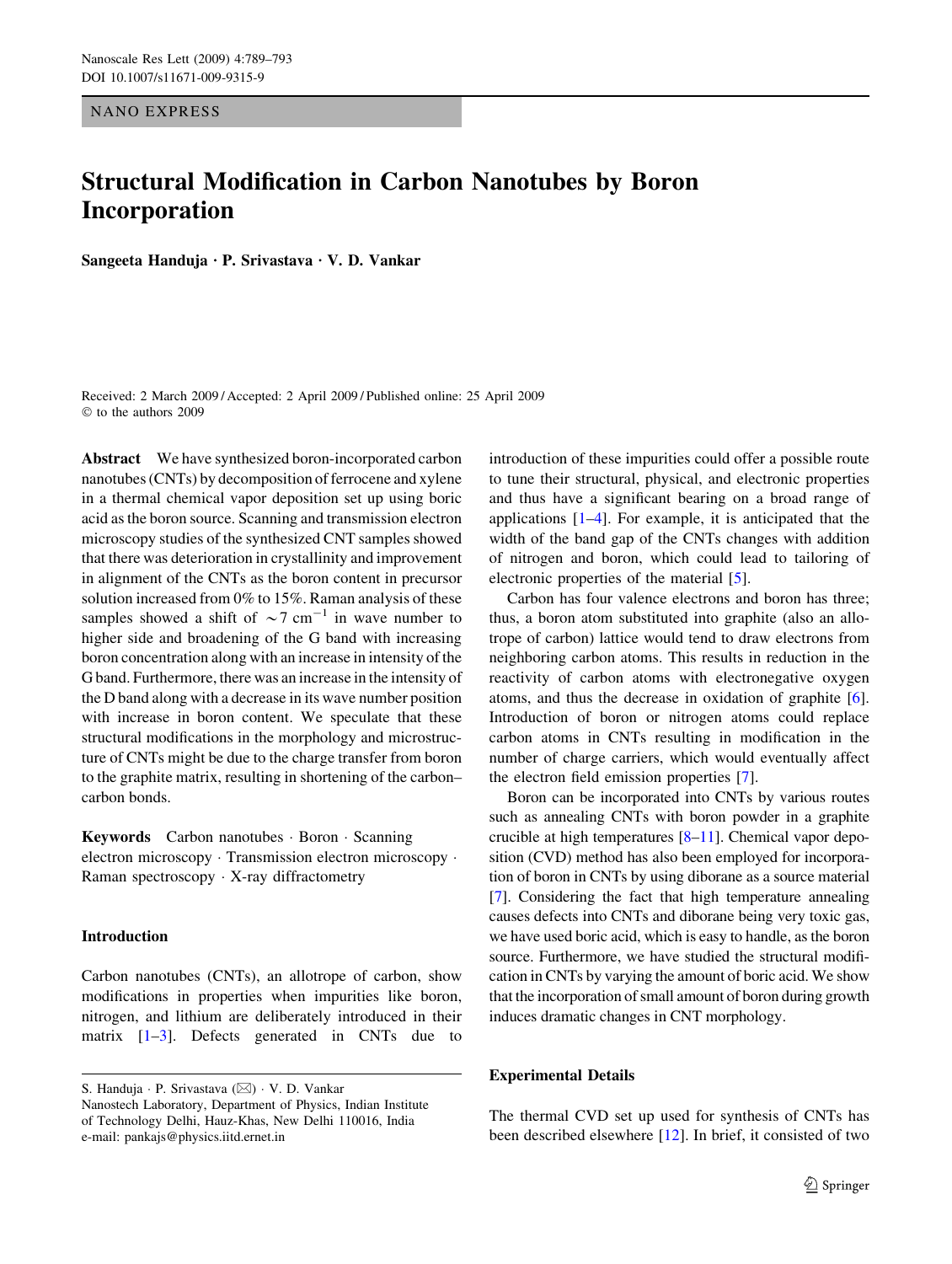main components, namely, a furnace and a spray system consisting of a sprayer and a liquid reservoir. The one-stage tubular muffle furnace was of diameter 25.4 mm and length 220 mm. Inside this muffle was a quartz-tube of inner diameter 14 mm. The sprayer consisted of two concentric tubes with a nozzle of diameter 0.5 mm. The inner tube of the sprayer carried the solution from the reservoir to the nozzle of the sprayer. The nozzle end of the sprayer was fixed inside the quartz tube of the furnace (reactor). Argon (99.99% pure) was used as a carrier gas which flowed through the outer tube of the sprayer. It also exerted a pressure on the solution to regulate the liquid flow directed through the nozzle.

In a typical procedure, varying amounts of boric acid (5%, 10%, and 15%) was added to a fixed concentration of ferrocene and xylene solution (0.02 g/mL). After this, the solution was heated at around  $100\text{ °C}$  to completely dissolve the boric acid and finally filtered using wattman filter paper of 0.1 pore size. The reactor was preheated to 950  $^{\circ}$ C and purged with Ar gas in order to create inert atmosphere. Subsequently, the solution from the reservoir was released at a constant rate and was atomized with the help of Ar gas till the temperature reaches to  $900\text{ °C}$ . The soot film deposited on the reactor wall was later collected, by manually scratching the film. The samples grown with varying amounts of boric acid in the solution were named as B0NT, B5NT, B10NT, and B15NT indicating 0%, 5%, 10%, and 15% boric acid concentration, respectively.

The morphology of the grown CNT samples was studied using a scanning electron microscope (SEM: Stereo scan 360) operated at 15 kV. The microstructure of the samples was analyzed by high resolution TEM (HRTEM: Technai G2) operated at 200 kV. Raman spectroscopy (Micro-Raman T64000 Jobin Yvon triple monochromator system) was carried out at an excitation wavelength of 514.5 nm. The samples were also analyzed using X-ray diffractometry (XRD: Phillips Expert Pro-PW 3040). Elemental studies were done using energy dispersive X-ray spectroscopy (EDAX: Rontec, Quantex-Qx-1). For TEM analysis, samples were scratched from the quartz tube and were refluxed and ultrasonicated in ethanol for 3–4 h for proper dispersion. A few drops of the suspension were then transferred on to a carbon coated copper grid for TEM.

### Results and Discussion

Figure [1](#page-2-0) shows the scanning electron micrographs of the samples B0NT, B5NT, B10NT, and B15NT. In all the micrographs, we find that bundles of CNTs are formed. However, from Fig. [1](#page-2-0)b, it is clear that at low concentration of boric acid (sample B5NT), CNTs are not well aligned. As the concentration of boric acid is increased to 10%

(sample B10NT, Fig. [1](#page-2-0)c), alignment of the CNT bundles improves. In sample B15NT (Fig. [1](#page-2-0)d), they are found to be well aligned. It is found that in all the samples, the length of CNT is divided into two parts (shown by black arrows in Fig. [1](#page-2-0)), whereas for pure sample (B0NT), the length is altogether uniform. For lower concentration (B5NT), the top surface of the bundles shows the Y junction shape (Fig. [2a](#page-2-0)), as the concentration increases (B10NT and B15NT), The CNTs have the upper part as the agglomerated cauliflower-like structure (Fig. [2](#page-2-0)b, c). The length of the bundles of CNTs for samples B0NT, B5NT, B10NT, and B15NT as estimated from the SEM images are 25, 100, 120, and 125 *l*m, respectively.

TEM images for B0NT, B5NT, B10NT, and B15NT samples are shown in Fig. [3](#page-3-0). It is evident from these micrographs that as the amount of boron in source solution increases, the crystallinity of the CNTs decreases, and more and more defects are incorporated in the samples. Based on TEM images, the diameter of the pure and boronincorporated CNTs samples are found to be in the range of 40–60, and 10–40 nm, respectively. This indicates that boron-doped CNTs have smaller diameter than pure ones. Figure [4](#page-3-0)a represents the EDS spectrum for sample B10NT recorded by the EDAX system attached to the TEM. The spectrum clearly shows the presence of boron in the samples along with carbon, iron, copper, and silicon. In this sample, copper has come from the sample support grid TEM studies. It has also been observed that the intensity of the peak corresponding to boron increases with an increase in boron concentration in solution.

In contrast to previous reports  $[13]$  $[13]$ , we have found, by using SEM and TEM techniques, that the crystallinity of CNTs deteriorates with increasing boron concentration. It is suggested from these studies that at lower concentration of boron, the boron atoms preferentially remain at the tip of the growing nanotubes with the tube body found to be of pure carbon as reported by other groups also [\[2](#page-4-0)]. At higher boron concentration, the boron atom propagates along the axis of the CNT with an increase at the tip. Considering this fact, we can clearly explain the structural modifications in samples B5NT, B10NT, and B15NT as being due to the incorporation of boron. We anticipate that at low concentration of boron, i.e., at 5% (B5NT) changes are observed only at the tip of CNTs (Figs. [1b](#page-2-0), [2a](#page-2-0)). With more boron incorporated in the samples (B10NT and B15NT), more and more defects occur along the axis of nanotubes and the crystallinity is reduced (see Figs. [2](#page-2-0)b, c, [3c](#page-3-0), d). It is also suggested that the partial replacement of carbon by boron in the nanotubes structure reduces the local hexagonal symmetry resulting in defects in the nanotubes [[14\]](#page-4-0).

Figure [5](#page-3-0) shows the (002) Bragg's peak corresponding to graphite of pure as well as boron-incorporated CNT samples using the grazing incidence X-ray diffractometry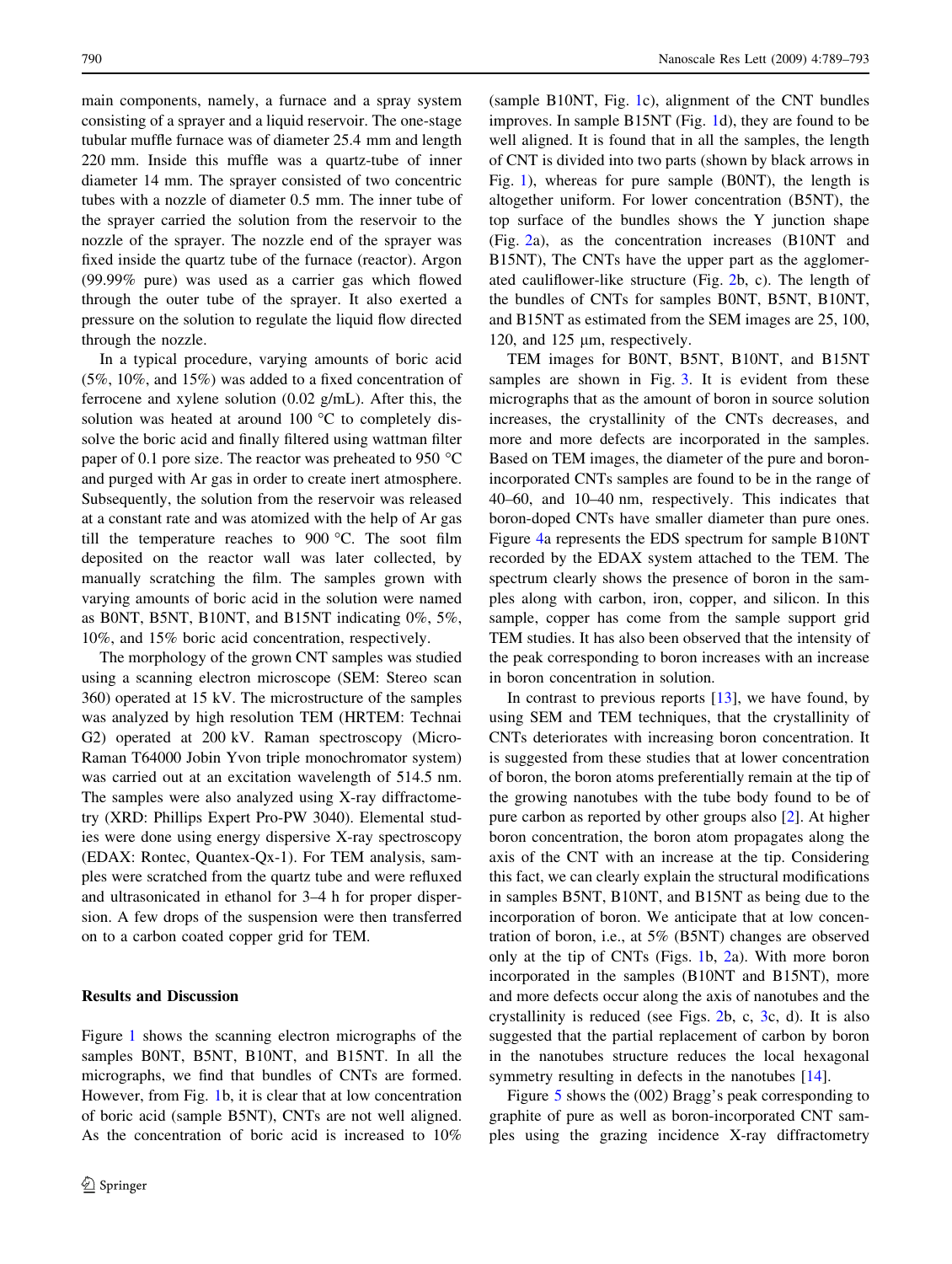<span id="page-2-0"></span>Fig. 1 SEM images of pure and boron incorporated-MWNTs. a Without boron; b, c, and d 5%, 10%, and 15% boron in solution, respectively



Fig. 2 SEM images of upper surface of MWNTs with various amounts of boron

(GAXRD). This graphitic nature of the samples is mainly due to dissociation of carbon precursors at high temperature. It is inferred from the XRD results that Bragg's peak shifts to smaller scattering angle (larger plane spacing) and the full width at half maximum (FWHM) increases as the incorporation of boron in the CNTs increases [\[8](#page-4-0), [15](#page-4-0)]. Increase in the "d" value (lattice spacing) for samples B5NT, B10NT, and B15NT as compared with sample B0NT could be attributed to the substitution of boron in the carbon.

Figure [6](#page-4-0) shows Raman spectra for pure boron-incorporated CNT samples at 514.5-nm excitation wavelength. In the case of MWNTs, the Raman spectrum consists of two major peaks at  $\sim$  1,300 cm<sup>-1</sup>, known as D band due to disorder and defects in MWNTs and at  $\sim$  1,570 cm<sup>-1</sup> and the G (graphitic) band due to lattice vibrations of the C–C bond. It is also evident from Fig. [7](#page-4-0) that the intensity of the D band at  $\sim$  1,340 cm<sup>-1</sup> increases with an increase in boron concentration, whereas the intensity of G band hardly alters with increasing percentage of boron. Figure [7](#page-4-0) shows an increase of the  $I_D/I_G$  (intensity ratio of D and G bands) with increasing percentage of boron in the CNT samples, which is in accordance with earlier reports [[16,](#page-4-0) [17](#page-4-0)]. Based on a Lorentzian line fit to the data (not shown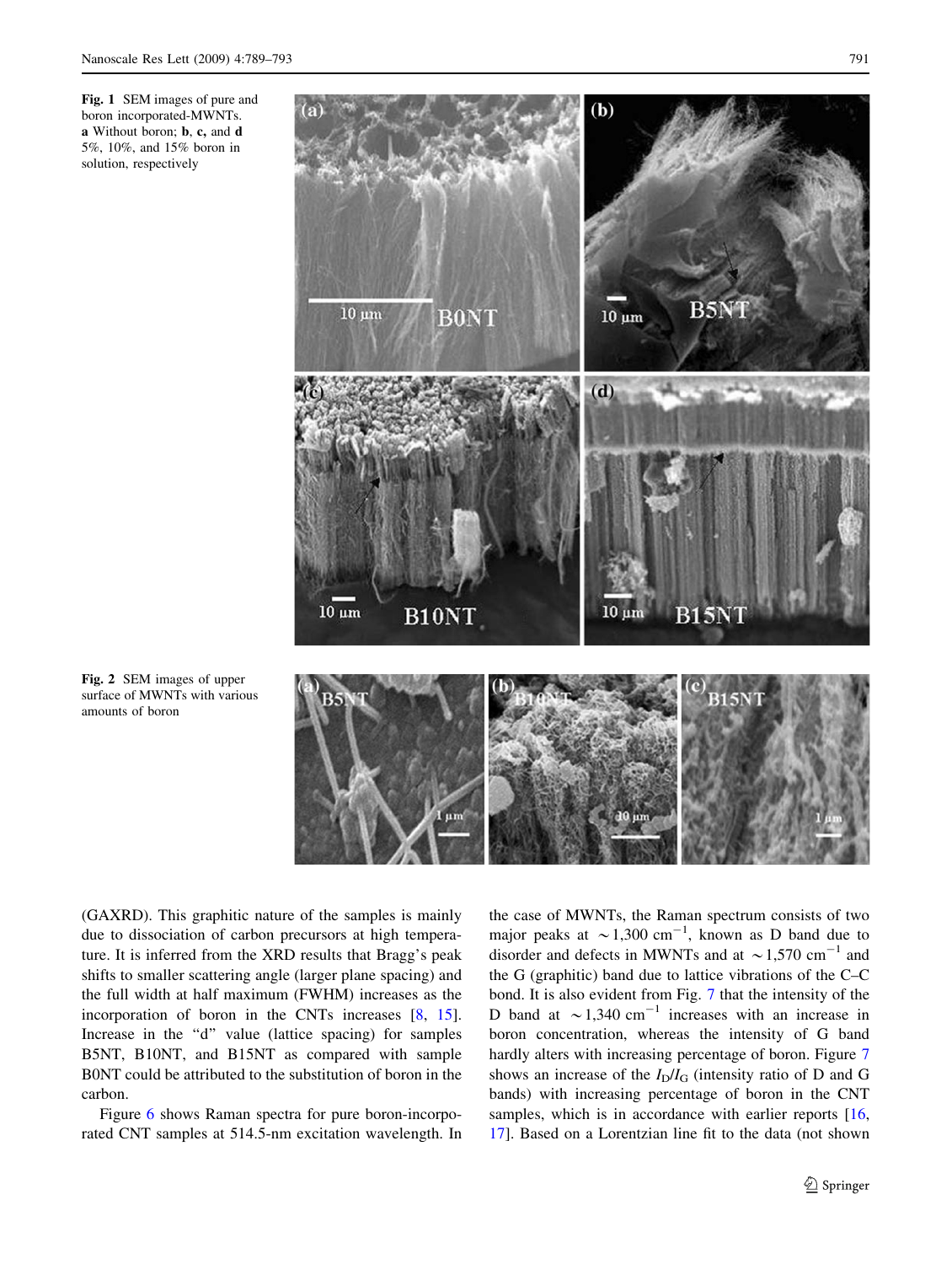

<span id="page-3-0"></span>

Fig. 3 TEM images of pure and boron-incorporated MWNTs. a Without boron; **b**, **c**, and **d** 5%, 10%, and 15% boron in solution, respectively



Fig. 4 EDS spectra of sample B10NT

here), the G-band at  $\sim$  1,570 cm<sup>-1</sup> shows a significant shift (up to 7 cm<sup>-1</sup> from 0% to 15%) and broadening (increase in FWHM) with increase in the boron concentration. This is a clear indication that the nanotubes structure, as a whole, remains intact in CNT samples up to 15% boron in precursor, but at the same time defects in CNT samples



Fig. 5 X-ray diffraction pattern for (002) plane of carbon for pure and boron-incorporated CNTs

increases as a function of boron concentration. This shift also indicates that charge carriers have been transferred from boron to the MWNTs, therby results in the shortening of the C–C bond which increases the force constant, and thus enhancing the lattice frequency of the MWNTs [\[16](#page-4-0)]. However, there is a decrease in D band position at  $\sim$ 1,340 cm<sup>-1</sup> with increase in boron concentration, which is in agreement with reports given by Mondal et al. [\[18](#page-4-0)]. The shift in D band could be attributed to the presence of boron substitutions or the presence of defects such as vacancies.

## **Conclusions**

We have studied structural modifications in boron-incorporated CNTs. The EDS spectra of CNT samples were used to confirm the presence of boron. We found out that by increasing the boron concentration from 0% to 15% in the precursor solution, the alignment of the CNTs improves and the crystallinity of the samples deteriorates. At lower boron concentrations (at 5%), defects are only at the tip of